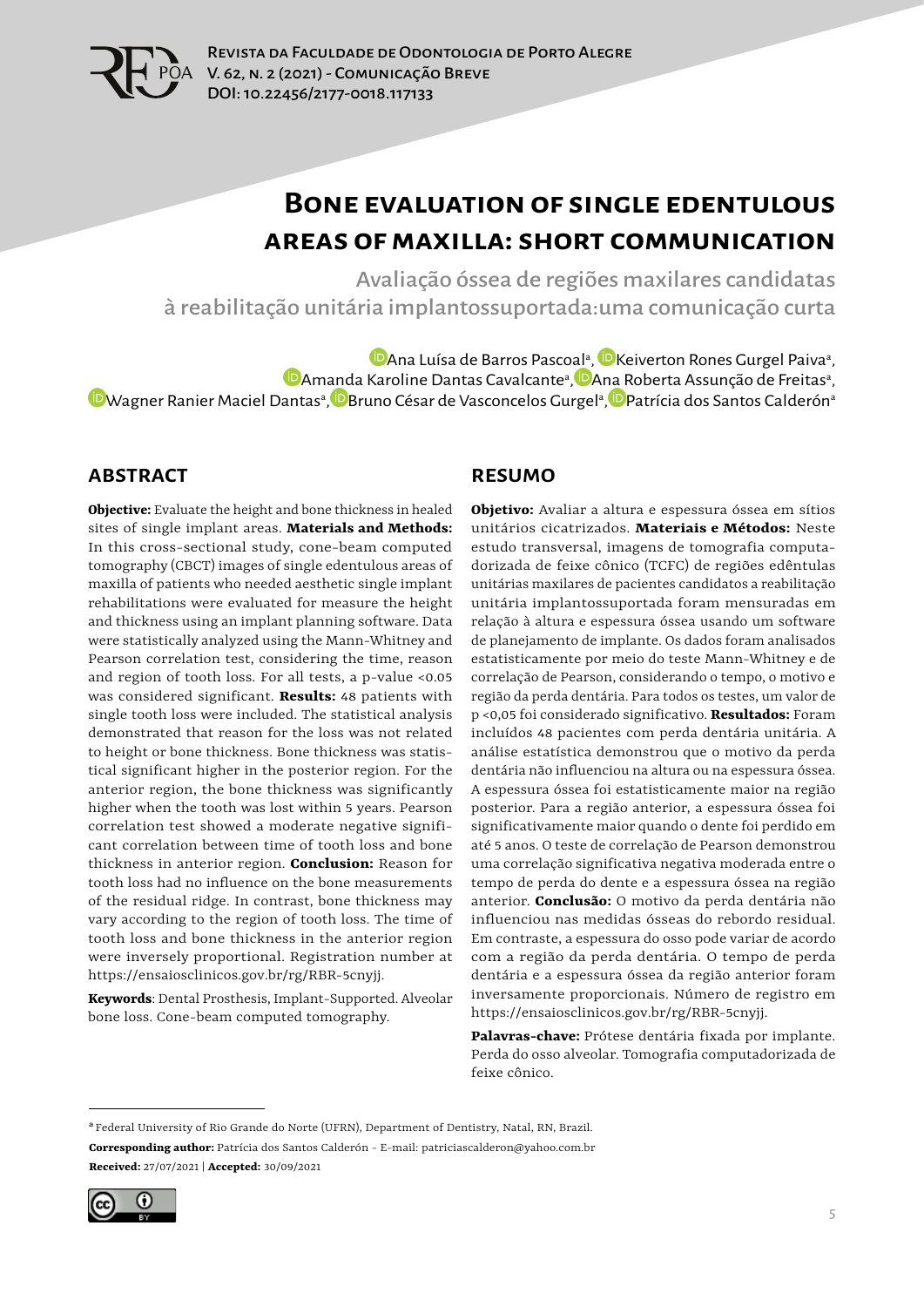

#### **INTRODUCTION**

Bone dimensional changes, both in height and thickness, tend to occur over time, especially in the first year after tooth  $loss^1$  Bone quality and quantity represent decisive factors in long-term implant success<sup>2</sup>, since contribute to the primary stability of implants, and the management of implant placement, such as it length<sup>3</sup>. Thus, for adequate insertion and rehabilitation with dental implants, a minimum quantity of bone is necessary.

Cone-beam computed tomography (CBCT) is the assessment of choice for the preoperative analysis of bone; this technique offers excellent image quality, as it employs 3D technology, and exposes the patient to low radiation levels<sup>4</sup>. CBCT provides information regarding the amount of bone available for dental implant placement, making it a fundamental part of management for long-term clinical success.

The rehabilitation of a single tooth in maxilla is considered a clinical challenge, not only due to the esthetics, but also due to the bone changes after extraction. Therefore, the bone dimensions (height and thickness) of the site to be rehabilitated have a great impact on treatment success. Thus, the objective of this study is to measure bone availability (height and thickness) in single healed edentulous areas of maxilla of patients who needed aesthetic single implant rehabilitations, considering the time, reason and region of tooth loss.

### **MATERIALS AND METHODS**

A cross-sectional study was carried out and received the approval of the local Research Ethics Committee (protocol number: 900.542/CAAE:3838164.1.0000.5292) and registered at https://ensaiosclinicos.gov.br/rg/RBR-5cnyjj. All patients signed a consent form. Participants were selected from individuals looking for single implant-supported rehabilitation. To participate in this study patients should have single tooth loss in the esthetic region of maxilla (visible in the smile) and present the homologous tooth with acceptable color and shape. Patients with no occlusal stability, requiring orthodontic treatment, with residual root and/or already had a bone graft in the region to be implanted were excluded.

CBCT images, carried out with multifunctional guides, were analyzed in order to quantify the available bone area (height and thickness). The references for height measurements were 2.0 mm below the bone crest to the floor of the nasal cavity or maxillary sinus. To evaluate thickness, the distance between the buccolingual cortex was measured at 2.0mm from the ridge crest (Figure 1). All measurements were performed using CBCT scan software (Dental Slice 2.1, BioParts, Brasilia, DF, Brazil) and collected in millimeters.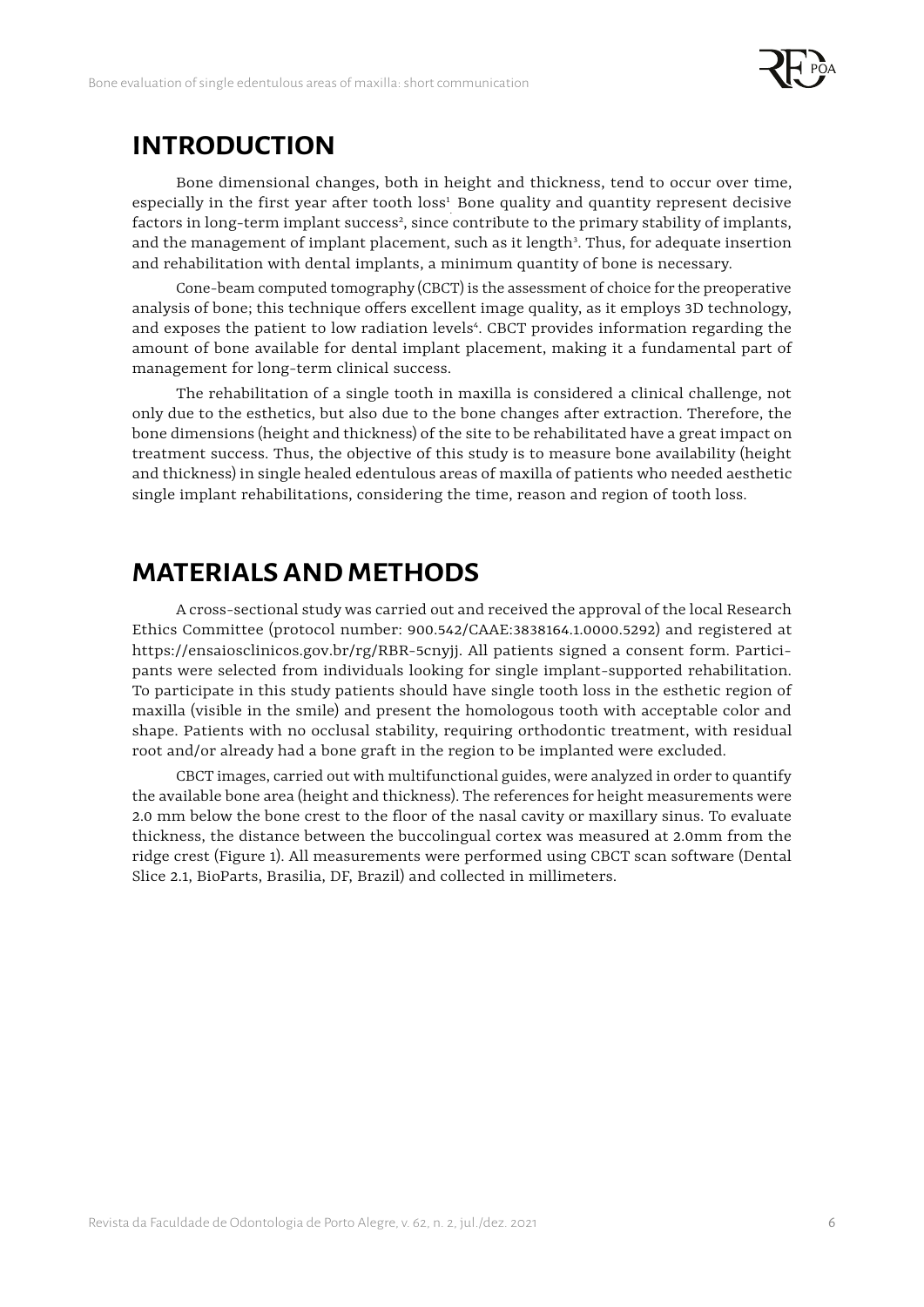



Figure 1: CBCT measurements of bone height and thickness.

Personal information (gender, age, time of tooth loss in years and reason of tooth loss) and information about the location of the tooth loss were recorded. The region of tooth loss was categorized in anterior (incisors and canine) and posterior (premolars and first molar). The reason for tooth loss was categorized in caries (not endodontically treated), loss after endodontic treatment, trauma or periodontal disease without association with the other reasons already mentioned.

Data were analyzed using Mann-Whitney test for the assessment of bone height (BH) and bone thickness (BT), considering the time, and region of tooth loss and Kruskal-Wallis for bone height and thickness, considering the reason for tooth loss. Pearson's correlation was applied to analyze the correlation between the time of tooth loss and BH and BT. A significance level of 95% was adopted (p <0.05).

#### **RESULTS**

Forty-eight patients were included in the study, 32 (66.7%) were women and 16 (33.3%) were men, and patients had a mean age of  $40.13 \pm 11.40$  years. Due to the homogeneity in the distribution of the responses, the time of tooth loss was categorized into up to 5 years and over to 5 years. Thus, there were 25 (52.10%) and 23 (47.9%) cases of tooth loss up to 5 years and over 5 years, respectively.

Table 1 presents the BH and BT, considering the reason and region of tooth loss. Four patients were unable to report the reason for tooth loss and were excluded from this analy-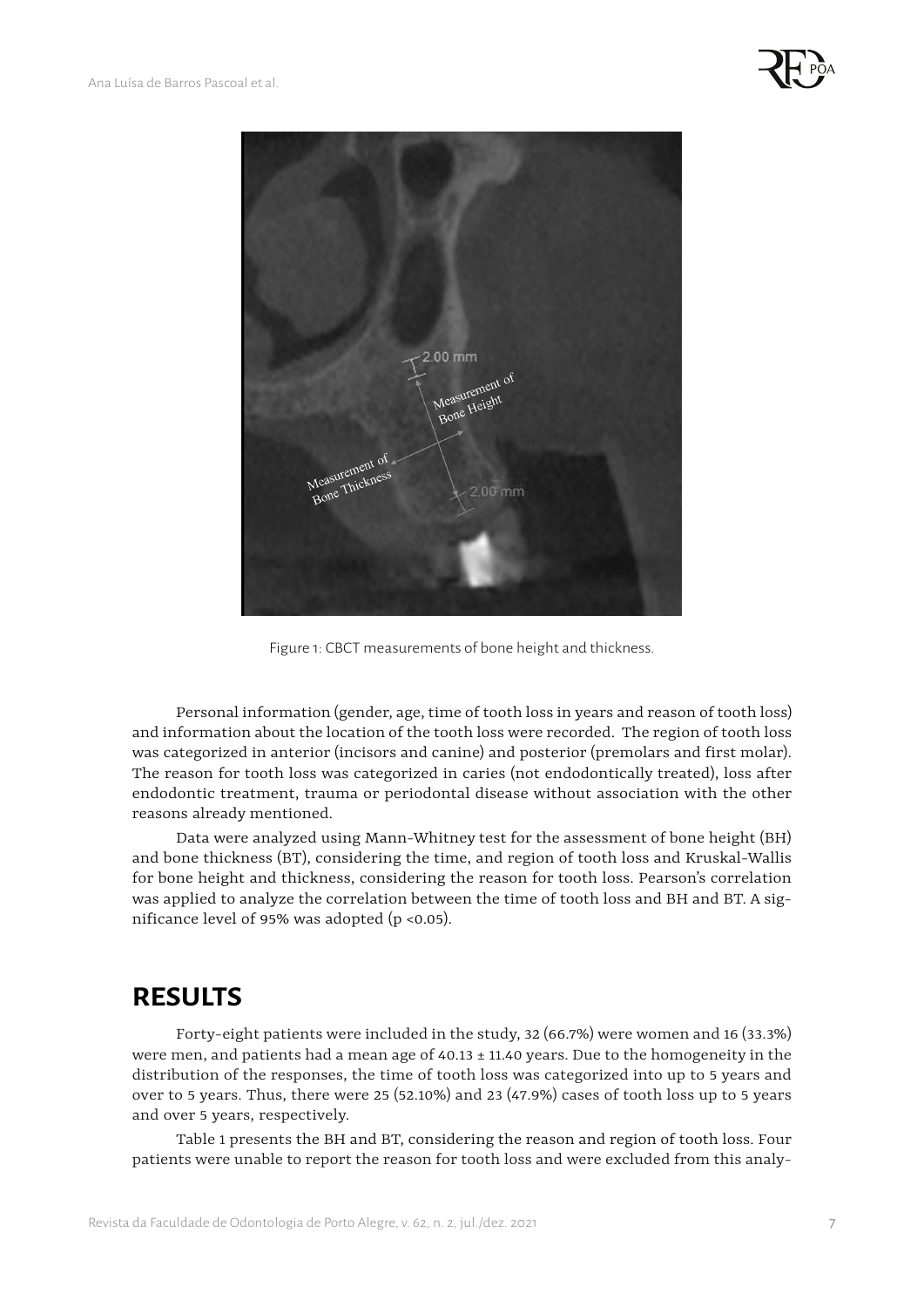

sis. No patient reported tooth loss due to periodontal disease. The reason for tooth loss did not influence bone measurements ( $p=0.833$ ;  $p=0.46$ ). For the region of loss, a significantly greater BT was observed in the posterior region (p<0.001).

|                                      | Height |                     |          | <b>Thickness</b> |                     |           |  |
|--------------------------------------|--------|---------------------|----------|------------------|---------------------|-----------|--|
|                                      | n      | Median $(Q, -Q)$    | p        | $\mathbf n$      | Median (Q -Q -      | p         |  |
| Region                               |        |                     |          |                  |                     |           |  |
| Anterior                             | 25     | 14.68 (12.17-16.81) |          | 25               | $4.13(3.14 - 5.11)$ |           |  |
| Posterior                            | 23     | $13.3(7.8-17.5)$    | 0.397    | 23               | $6.61(5.20 - 8.05)$ | $<$ 0,001 |  |
| Reason                               |        |                     |          |                  |                     |           |  |
| Loss after endo-<br>dontic treatment | 20     | 14.60 (8.18-16.86)  |          | 20               | $5.01(3.69 - 5.86)$ |           |  |
| Caries                               | 19     | 14.08 (11.39-17.02) | $0.833*$ | 19               | $5.19(3.16-6.90)$   | $0.946*$  |  |
| Trauma                               | 5      | 14.23 (7.43-20.63)  |          | 5                | $5.04(4.06-8.81)$   |           |  |

Table 1: Bone height and thickness, considering the region and reason for tooth loss.

Median (interquartile range). Mann- Whitney test, Kruskal-Wallis test\*. Significant difference, p<0.05.

Due to differences in the pattern of bone loss over time in the anterior and posterior regions, the analysis of BH and BT in relation to the time of tooth loss was performed separately (Table 2). Pearson correlation analysis indicated a significant, but moderate, negative correlation between the time of tooth loss and BT for the anterior region, Table 3 ( $r = -0.532$ ; p=0.006).

Table 2: Bone height and thickness, considering the time of tooth loss.

|                  |                    | Height |                               | <b>Thickness</b> |    |                          |       |
|------------------|--------------------|--------|-------------------------------|------------------|----|--------------------------|-------|
|                  |                    | n      | Median $(Q, -Q)$              | p                | n  | Median $(Q_{c} - Q_{c})$ | p     |
|                  | Time of tooth loss |        |                               |                  |    |                          |       |
| Anterior         | Up to 5 years      |        | 10 15.04<br>$(13.19 - 20.64)$ | 0.292            | 10 | $4.63(4-5.45)$           | 0.031 |
|                  | More than 5 years  |        | 15 14.23<br>$(11.39 - 16.68)$ |                  |    | 15 3.4 (2.98-5.04)       |       |
| <b>Posterior</b> | Up to 5 years      |        | 15 8.50<br>$(4.30 - 16.50)$   | $0.020$ 15       |    | $6.90(5.31-8.10)$        | 0.466 |
|                  | More than 5 years  | 8      | 17.77 (13.92-18.70)           |                  | 8  | $5.35(4.76 - 7.91)$      |       |

Median (interquartile range). Mann- Whitney test. Significant difference, p<0.05.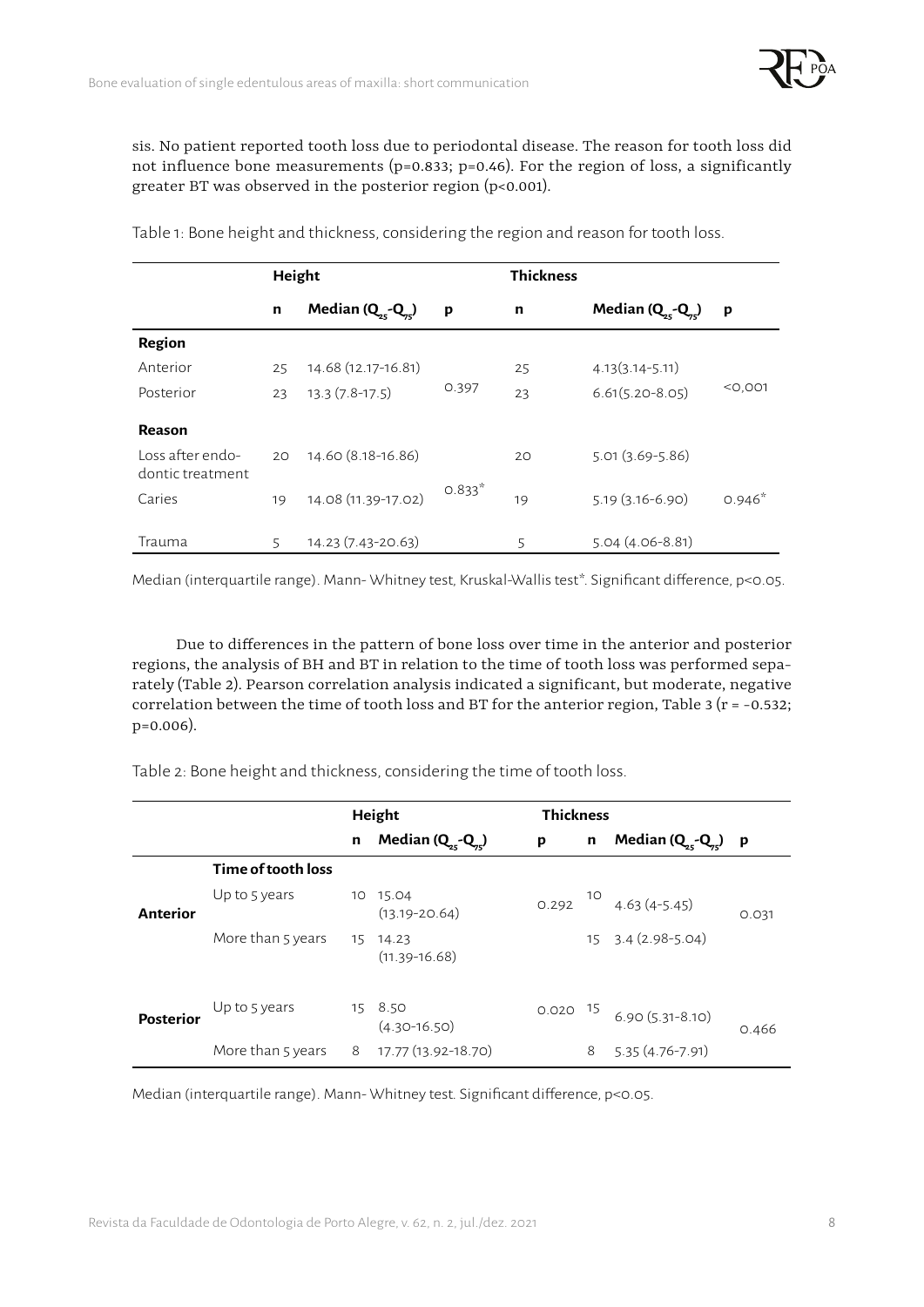Table 3: Correlation between time of tooth loss and bone height and thickness, considering tooth loss region.

|                  |                                     | <b>Pearson Correlation</b> | p     |
|------------------|-------------------------------------|----------------------------|-------|
|                  | Time of tooth loss X Bone height    | $-0.051$                   | 0.810 |
| Anterior         | Time of tooth loss X Bone thickness | $-0.532$                   | 0.006 |
|                  | Time of tooth loss X Bone height    | 0.217                      | 0.319 |
| <b>Posterior</b> | Time of tooth loss X Bone thickness | $-0.044$                   | 0.841 |

# **DISCUSSION**

Tooth extraction can cause significant changes in residual alveolar bone dimensions that may influence future rehabilitation treatments. The present study observed a smaller bone thickness in the anterior region when compared with the posterior region. In addition, an inverse proportion between the time of tooth loss and the bone thickness in the anterior region was found. Inadequate bone thickness may not only make implant insertion unfeasible, but can also affect the esthetics.

In the present study, bone dimension (height and thickness) was analyzed by means of CBCT images, a method that is widely used to evaluate the residual alveolar bone<sup>3,5,6</sup>. Fortin et al.<sup>7</sup> compared implant plans in severely resorbed maxillae using panoramic images and a three-dimensional planning software, and observed that panoramic images overestimate the need for a sinus augmentation procedure. Thus, the authors concluded that the performance of CBCT images and the use of planning software could increase patient acceptance, since the sinus augmentation procedure can raise the cost, risk of morbidity and treatment time<sup>7</sup>.

Tooth loss can be caused by caries, periodontal disease, trauma or fractures. In this study, more than 80% of patients reported the reasons for tooth loss to be caries or fractures after endodontic treatment. This factor may be the reason for the lack of significant differences in BH and BT, since no patient reported periodontal disease, a disease that causes bone loss, as a reason for tooth loss<sup>8</sup>.

As expected, the anterior region presented a significantly lower thickness than the posterior region; a similar result was also observed by Huynh-Ba et al.<sup>9</sup>. Braut et al.<sup>10</sup>, evaluated the thickness of the buccal wall of the anterior teeth and observed a statistically significant decrease in the thickness of the facial bone wall from the first premolars to the central incisors. Thus, the difference between the BT of the anterior and posterior region of the maxilla was expected; however, tooth loss can lead to an even more significant difference, since the anterior region has a thinner vestibular wall, making it more susceptible to alveolar fractures during tooth extraction<sup>3</sup>.

For the anterior region, the BT was significantly higher when the tooth loss had occurred within 5 years, demonstrating that, in this region, BT tends to decrease over time. Study<sup>1</sup> has reported a decrease in BT over time; furthermore, the maxilla region seems to be most affected by this process, due to the bone quality and anatomical features of the buccal wall<sup>1,9</sup>.

Tooth loss in the posterior region of the maxilla can generate local changes such as  $s$ inus pneumatization and alveolar crest resorption $^{\mathrm{s}}$  and the combination of these factors could result in vertical bone loss in this region<sup>6</sup>. Unexpectedly, our results showed a signi-